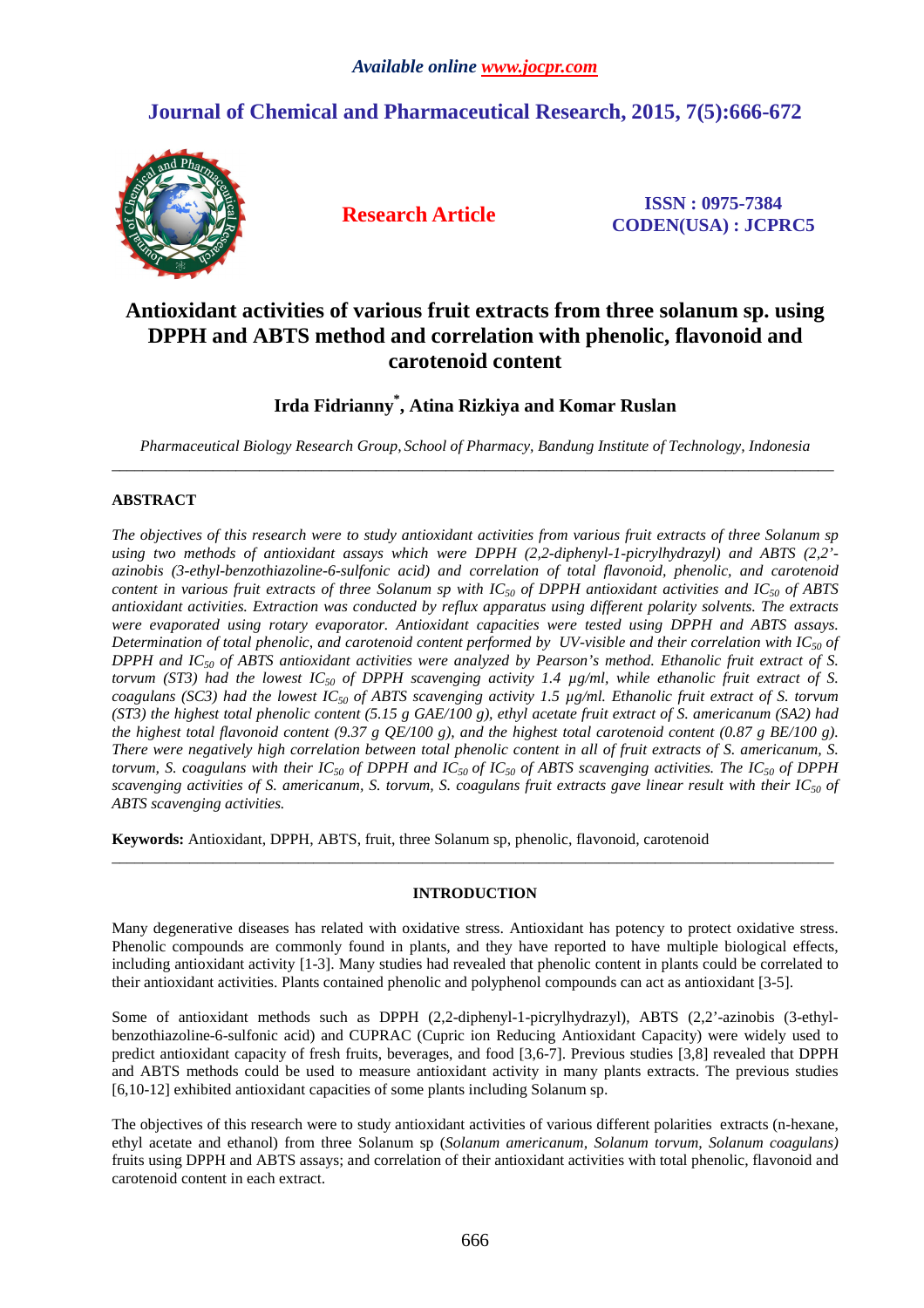## *\_\_\_\_\_\_\_\_\_\_\_\_\_\_\_\_\_\_\_\_\_\_\_\_\_\_\_\_\_\_\_\_\_\_\_\_\_\_\_\_\_\_\_\_\_\_\_\_\_\_\_\_\_\_\_\_\_\_\_\_\_\_\_\_\_\_\_\_\_\_\_\_\_\_\_\_\_\_* **EXPERIMENTAL SECTION**

**Materials:** ABTS (2,2'-azinobis (3-ethyl-benzothiazoline-6-sulfonic acid), DPPH (2,2-diphenyl-1-picrylhydrazyl), gallic acid, quercetin, beta carotene purchased from Sigma-Aldrich (MO, USA), fruit from three Solanum sp. All other reagents were analytical grades.

**Preparation of sample:** Fruit from three Solanum sp that were: *S.americanum* Miller namely as sample SA from Pengalengan, West of Java, *S. torvum* Swartz as sample ST from Lembang, West of Java, *S.coagulans* Forsskal as sample PU from Sumedang, West of Java, were thoroughly washed with tap water, sorted while wet, cut, dried, and grinded into powder.

**Extraction:** Three hundred grams of powdered samples were extracted by reflux apparatus using increasing polarity of solvents. The extraction using n-hexane was repeated three times. The remaining residue was then extracted three times using ethyl acetate. Finally the remaining residue was extracted three times using ethanol. So totally there were nine extracts: three n-hexane extracts (SA1, ST1 and SC1), three ethyl acetate extracts (SA2, ST2, and SC2) and three ethanolic extracts (SA3, ST3 and SC3).

**IC**<sub>50</sub> of DPPH scavenging activity: Preparation of DPPH solution was adopted from Blois [13] with minor modification. Various concentration of each extract were pipetted into DPPH solution 50 µg/ml (1:1) to initiate the reaction for obtaining a calibration curve. After 30 minutes incubation, the absorbance was read at wavelength 515 nm by using spectrophotometer UV-Vis Hewlett Packard 8435. Methanol was used as a blank. DPPH solution 50 µg/ml was used as control. Ascorbic acid was used as standard. Analysis was done in triplicate for standard and each extract. Antioxidant activity of each extract was determined based on the reduction of DPPH absorbance by calculating percentage of antioxidant activity  $[14]$ . IC<sub>50</sub> of DPPH scavenging activity of each extract can be calculated using its calibration curve.

**IC**<sub>50</sub> of ABTS scavenging activity: Preparation of ABTS radical solution were adopted from Li *et al.* [15] method with minor modification. ABTS diammonium salt solution 7.6 mM in aquadest and potassium persulfate solution 2,5 mM in aquadest were prepared. Each solution allowing to stand in the dark room for 12 hours. The two solutions were mixed with 30 minutes incubation, allowing to stand in refrigerator for 24 hours, then diluted in ethanol. Various concentration of each extract were pipetted into ABTS solution 50  $\mu$ g/ml (1:1) to initiate the reaction for obtaining a calibration curve. The absorbance was read at wavelength 734 nm using spectrophotometer UV-Vis Hewlett Packard 8435. Ethanol (95%) was used as a blank. ABTS solution 50 µg/ml was used as control. Ascorbic acid was used as standard. Analysis was done in triplicate for standard and each extract. Antioxidant capacity of each extract was determined based on the reduction of ABTS absorbance by calculating percentage of antioxidant activity [14].

**Total flavonoid content (TFC):** Total flavonoid content was measured using adapted method from Chang *et al.*  [16]. The absorbance was read at wavelength 415 nm. Analysis was done in triplicate for each extract. Standard solution of quercetin 36-120 µg/ml were used to obtain a standard curve. The total flavonoid content was reported as percentage of total quercetin equivalent per 100 g extract (g QE/100 g).

**Total phenolic content (TPC):** Total phenolic content were measured using the modified Folin-Ciolcalteu method adapted from Pourmorad [17]. The absorbance was read at wavelength 765 nm. Analysis was done in triplicate for each extract. Standard solution of gallic acid 40-165  $\mu$ g/ml were used to obtain a standard curve. The total phenolic content was reported as percentage of total gallic acid equivalent per 100 g extract (g GAE/100 g).

**Total carotenoid content (TCC):** Total carotenoid content was measured using the modified carotene method adapted from Thaipong *et al* [3]. Each extract were diluted in n-hexane. The absorbance was read at wavelength 470 nm. Analysis was done in triplicate for each extract. Standard solution of beta carotene 5-55  $\mu$ g/ml were used to obtain a standard curve. The total carotenoid content was reported as percentage of total beta carotene equivalent per 100 g extract (g BE/100 g).

**Statistical Analysis:** Analysis of each sample was performed in triplicate. All results presented were the means ( $\pm$ SD) of at least three independent experiments. Statistical analysis (ANOVA with a statistical significance level set at p < 0.05 and post-hoc Tukey procedure) was carried out with SPSS 16.0 for Windows. Correlations between the total flavonoid, phenolic, carotenoid content and antioxidant activities were made using the Pearson's method ( $p <$ 0.01).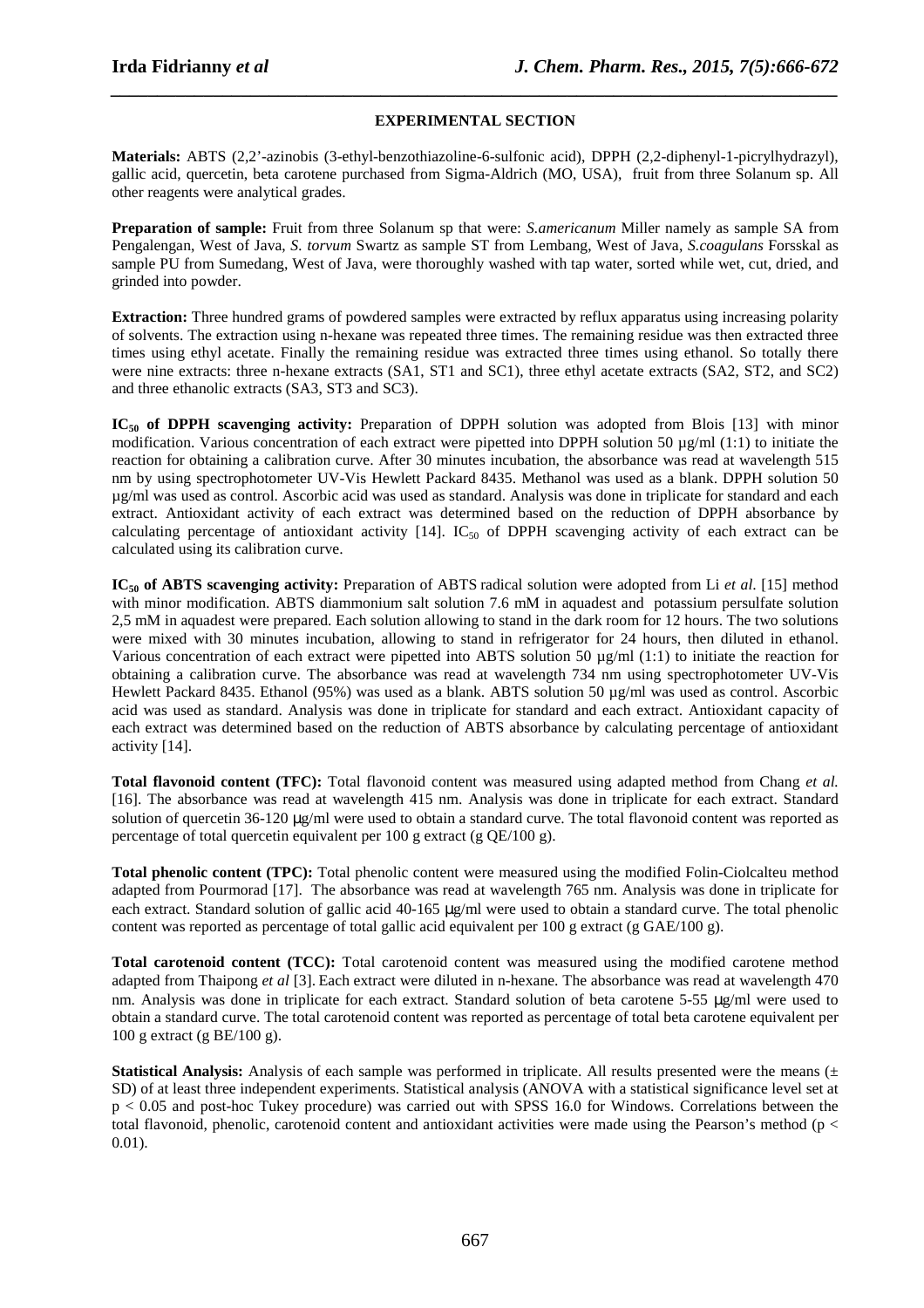#### **RESULTS AND DISCUSSION**

*\_\_\_\_\_\_\_\_\_\_\_\_\_\_\_\_\_\_\_\_\_\_\_\_\_\_\_\_\_\_\_\_\_\_\_\_\_\_\_\_\_\_\_\_\_\_\_\_\_\_\_\_\_\_\_\_\_\_\_\_\_\_\_\_\_\_\_\_\_\_\_\_\_\_\_\_\_\_*

The previous research [1-2,10,12,18] reported that Solanum sp had antioxidant capacity. There were no study regarding antioxidant capacity of three various polarities extracts (which were n-hexane, ethyl acetate and ethanol) of fruits from three Solanum sp using DPPH and ABTS assays.

**IC50 of DPPH scavenging activity and IC50 of ABTS scavenging activity:** Both of DPPH and ABTS free radicals which dissolve in methanol or ethanol, and their colors have characteristic absorption at wavelength 516 nm or 734 nm, respectively. Colors ABTS and DPPH would be changed when the free radicals were scavenged by antioxidant [7,15].

The IC<sub>50</sub> of DPPH scavenging activities and IC<sub>50</sub> of ABTS scavenging activities in various fruit extracts from three Solanum sp using DPPH and ABTS assays were shown in Fig 1 and Fig 2. The IC<sub>50</sub> of DPPH scavenging activities and IC<sub>50</sub> of ABTS scavenging activities in various fruit extracts compared to IC<sub>50</sub> of ascorbic acid standard.



**Fig 1: IC50 of DPPH scavenging activities in various fruit extracts from three Solanum sp** 



**Fig 2: IC50 of ABTS scavenging activities in various fruit extracts from three Solanum sp** 

 $IC_{50}$  of DPPH scavenging activity is the concentration of sample or standard that can inhibit 50% of DPPH scavenging activity and  $IC_{50}$  of ABTS scavenging activity is the concentration of sample or standard that can inhibit 50% of ABTS scavenging activity. The lowest  $IC_{50}$  means had the highest antioxidant capacity. The  $IC_{50}$  were used to categorize antioxidant activity of a sample that compared to standard. Sample that has  $IC_{50}$  less than 50  $\mu$ g/ml is a very strong antioxidant, 50-100  $\mu$ g/ml is a strong antioxidant, 101-150  $\mu$ g/ml is a medium antioxidant, while IC<sub>50</sub> greater than 150  $\mu$ g/ml is a weak antioxidant [13].

The result of the present study exposed that  $IC_{50}$  of DPPH scavenging activities of various fruit extracts from three Solanum sp in the range of  $1.4 - 1145.7 \mu g/ml$ . Ethanolic fruit extract of *S.torvum* (ST3) had the lowest IC<sub>50</sub> of DPPH radical scavenging activity 1.4 µg/ml, followed by ethanolic extract of *S. coagulans* (SC3) 3.0 µg/ml, and ethanolic extract of *S. americanum* (SA3) 5.4  $\mu$ g/ml, while ascorbic acid standard expressed IC<sub>50</sub> of DPPH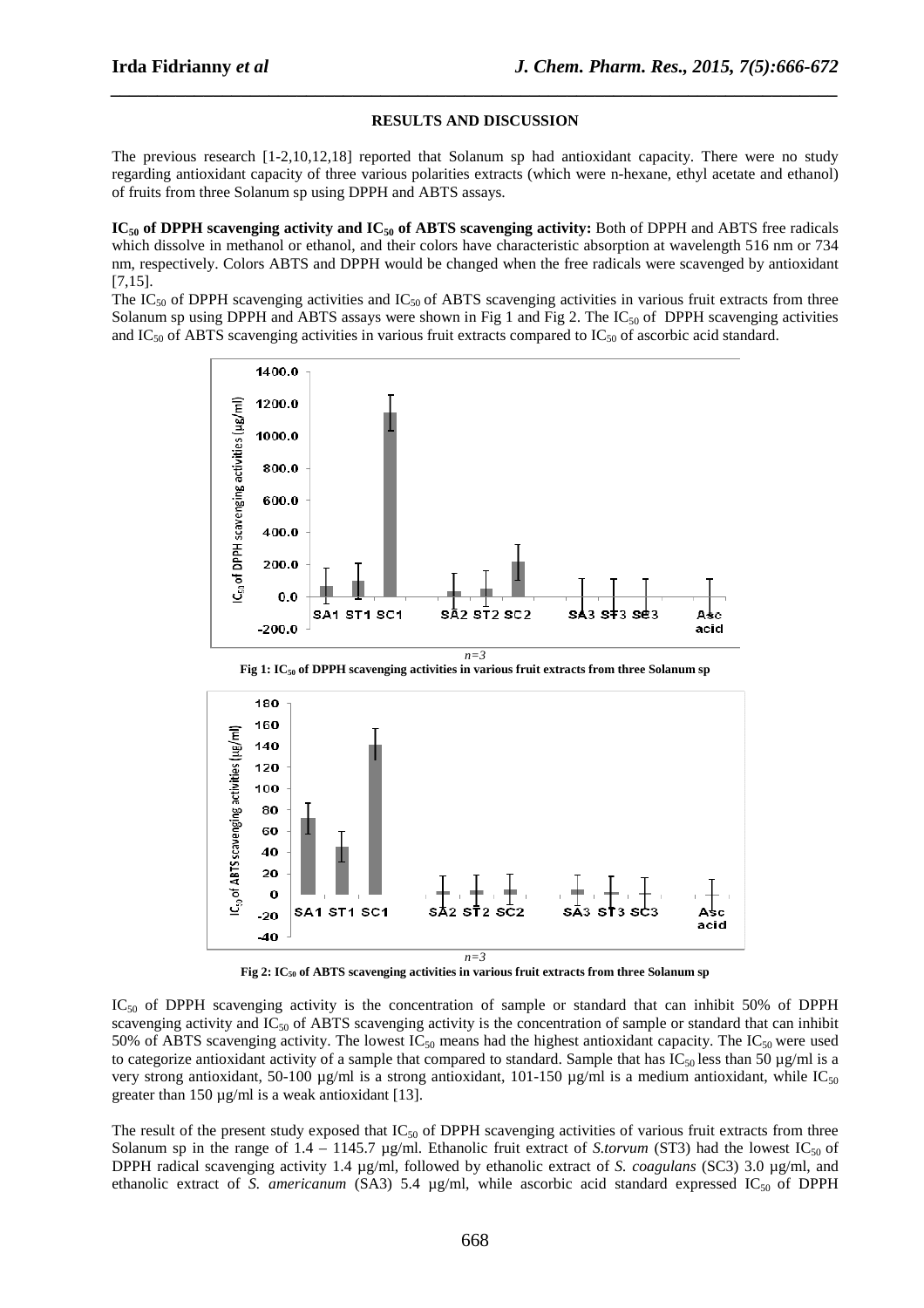scavenging activity 0.1 µg/ml. All of ethyl acetate and ethanolic fruit extracts of three Solanum sp (except ethyl acetate fruit extract of *S. coagulans*) could be categorized as very strong antioxidant because of their IC<sub>50</sub> of DPPH scavenging activity value less than 50  $\mu$ g/ml. The current study revealed that IC<sub>50</sub> of DPPH scavenging activities of n-hexane, ethyl acetate, ethanolic fruit extracts of *S. americanum* and *S. torvum* were 65, 34.8, 5.4 µg/ml and 99.6, 51.1, 1.4  $\mu$ g/ml, respectively, and the lowest IC<sub>50</sub> of DPPH scavenging activity was given by ethanolic fruit extract of *S. torvum*. It was different with the previous study [12] which demonstrated that chloroform fruit extract of *S. torvum* had the lowest IC<sub>50</sub> of DPPH scavenging activity among acetone, chloroform and methanolic extract of leaf and fruit parts of *S. nigrum* (*S. americanum*) and *S. torvum.* IC<sub>50</sub> of ABTS scavenging activities of n-hexane, ethyl acetate and ethanolic extracts of *S. americanum* and *S. torvum* were 71.85, 3.05, 4.73 µg/ml and 45.51, 4.17, 2.36 µg/ml, respectively, and ethanolic fruit extract of *S. torvum* had the highest antioxidant activity which had the lowest IC<sub>50</sub> of ABTS scavenging activity. In the previous study by Loganayaki  $[12]$  exposed that methanolic fruit extract of *S. nigrum* had highest antioxidant activity among the chloroform, methanolic and acetone of leaf and fruit parts of *S. americanum* and *S. torvum* by ABTS method. Research by Nithiyanantham [19] stated that methanolic extract of boiled fruit of *S. torvum* had lower IC<sub>50</sub> of DPPH scavenging activity 1.9 g extract/g DPPH than the fresh fruit 7.6 g extract/g DPPH and the boiled fruit had lower IC<sub>50</sub> of ABTS scavenging activity 80.3 µmol Trolox/g extract compared to fresh fruit 226.1 µmol Trolox/g extract. The previous research [10] revealed that methanolic fruit extract *S. anguivi* had the highest percentage of DPPH scavenging activity compared to methanolic extract of *S. pubescens*, *S. torvum*, *S. trilobatum*, *S. nigrum* and *S. surratense*. Study by Somawathi *et al.* [2] regarding variety of *S. melongena* with different peel color demonstrated that water fruit extract of sampel S1 (purple with no line) had the lowest IC<sub>50</sub> of DPPH scavenging activity 3.51 mg/ml compared to sample S2 (light purple with lines), S3 (dark purple with lines), S4 (pink color) and S5 (purple with green lines), while in the ABTS method the highest percentage of ABTS scavenging activity was given by water fruit extract of S3*.* The similar result with FRAP method, water extract of S3 gave the highest FRAP capacity (7.16 mmol/g). The previous research by Sultana [18] reported that percentage of DPPH scavenging activity of methanolic peel extract of *S. melongena* was higher than its flesh extract.

*\_\_\_\_\_\_\_\_\_\_\_\_\_\_\_\_\_\_\_\_\_\_\_\_\_\_\_\_\_\_\_\_\_\_\_\_\_\_\_\_\_\_\_\_\_\_\_\_\_\_\_\_\_\_\_\_\_\_\_\_\_\_\_\_\_\_\_\_\_\_\_\_\_\_\_\_\_\_*

**TFC in various fruit extracts from three Solanum sp:** The TFC among the various fruit extracts expressed in term of quercetin equivalent using the standard curve equation  $y = 0.006$  x - 0.019,  $R^2 = 0.998$ . TFC in various fruit extracts from three Solanum sp showed different results ranged from 0.44 to 9.37 g QE/100 g (Fig 3). Ethyl acetate fruit extract of *S. americanum* (SA2) had the highest total flavonoid content (9.37 g QE/100 g) and ethanolic fruit extract of *S. coagulans* (SC3) had the lowest (0.44 g QE/100 g).



**Fig 3: Total flavonoid content in various Solanum sp fruit extracts**

In the present study TFC in ethanolic fruit extract of *S. americanum* was 1.13 g QE/100 g, while in previous research by Adebooye [1] reported that TFC in water fruit extract of *S. nigrum* by chopping only had the highest TFC 64.3 mg catechin equivalent/100 g fresh weight compared to other process before cooking. Padmashree [20] exposed that the highest TFC was given by methanol-water (4:1) leaves extract of *S. nigrum* (1.51 g/100 g) compared to methanol extract (1.01 g/100 g), ethyl acetate extract (0.65 g/100 g) and water extract (0.54 g/100 g). Previous research [21] regarding methanolic fruit extract of five varieties of eggplant demonstrated that SM1 (uniform, purple, moderate size) had the highest TFC 3.95 g catechin equivalent/100 g compared to SM2 (white and green, moderate size), SM3 (long green), SM4 (striped green, moderate size) and SM5 (uniform, pale green, small size). It was contrast with the present study which revealed that ethanolic extract of eggplant (*S. coagulans*) was 0.44 QE g/100 g.

**TPC in various fruit extracts from three Solanum sp:** TPC among the various fruit extracts expressed in term of gallic acid equivalent using the standard curve equation  $y = 0.004 x + 0.0025$ ,  $R^2 = 0.998$ . TPC in various fruit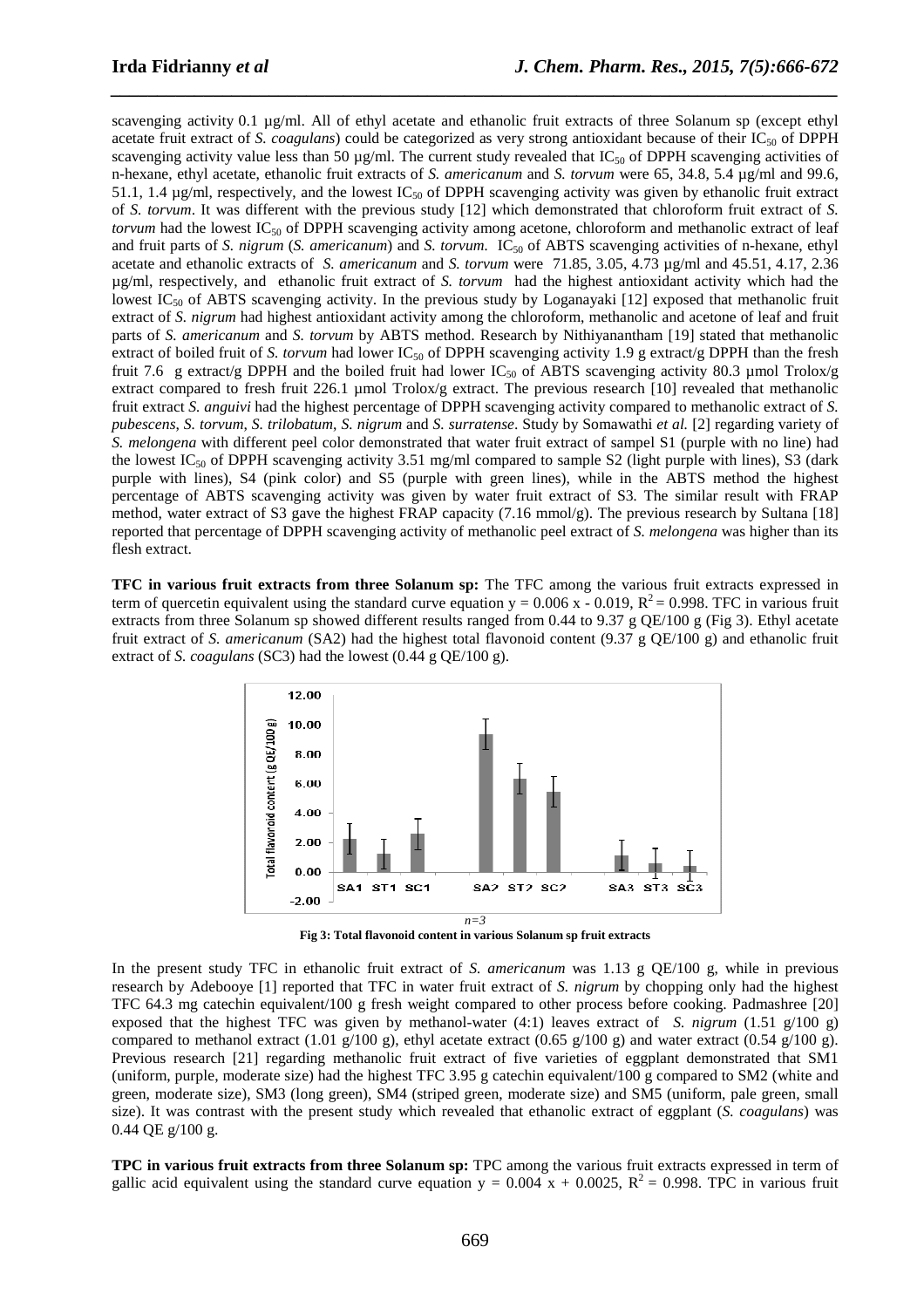extracts from three Solanum sp exposed different result in the range of  $0.3 - 5.15$  g GAE/100 g. Ethanolic fruit extract of *S. torvum* (ST3) had the highest TPC (5.13 g GAE/100 g) (Fig 4).

*\_\_\_\_\_\_\_\_\_\_\_\_\_\_\_\_\_\_\_\_\_\_\_\_\_\_\_\_\_\_\_\_\_\_\_\_\_\_\_\_\_\_\_\_\_\_\_\_\_\_\_\_\_\_\_\_\_\_\_\_\_\_\_\_\_\_\_\_\_\_\_\_\_\_\_\_\_\_*



**Fig 4: Total phenolic content in various Solanum sp fruit extracts** 

The total phenolic content can be contributed in antioxidant capacity [5]. Phenolic acid might contributed in antioxidant capacity. Cinnamic acid had higher antioxidant capacity than phenyl acetic acid and benzoic acid [22]. The previous study [21] exposed that TPC in methanolic fruit extract of SM2 (*S. coagulans,* varieties white and green, moderate size) had the highest TPC  $(1,12 \text{ g } \text{GAE}/100 \text{ g})$ . It was contrast with the current study which showed that ethanolic fruit extract of *S. coagulans* had TPC 4.34 g GAE/100 g. Research by Loganayaki [12] stated that chloroform fruit extract of *S. torvum* had the highest TPC (8.50 g TAE/100 g extract) compared to the acetone and methanol fruit and leaf extracts. The previous study [1] exhibited that water fruit extract of *S. nigrum* by chopping only had the highest TPC 70.4 mg GAE/100 g fresh weight, while in the present study ethanolic fruit extract of *S. americanum* was 3.08 g GAE/100 g. TPC in S3 (*S. melongena*, varieties dark purple with lines) had the highest TPC (61 mg/100 g) compared to S1, S2, S4 and S5 [2]. Research by Sultana [18] revealed that methanolic peel extract of round variety of *S. melongena* had the highest TPC compared to other parts of *S. melongena* and other variety of *S. melongena*.

**TCC in various fruit extracts from three Solanum sp:** The TCC among the various extracts expressed in term of beta carotene equivalent using the standard curve equation  $y = 0.015x + 0.002$ ,  $R^2 = 0.9999$ . TCC in various fruit extracts from three Solanum sp showed different result ranged from 0.01 to 0.87 g BE/100 g (Fig 5). Ethyl acetate fruit extract of *S. americanum* (SA2) had the highest TCC (0.87 g BE/100 g), while ethanolic fruit extract of *S. coagulans* (SC3) and *S. torvum* (ST3) had the lowest carotenoid content (0.01 g BE/100 g).

In the previous study [1] exposed that water fruit extract of *S. nigrum* by chopping only had the highest TCC (20 mg BE/100 g) compared to other process before cooking. It was similar with the present study which reported that TCC in ethanolic fruit extract of *S. americanum* 20 mg BE/100 g).



**Fig 5: Total carotenoid content in various Solanum sp fruit extracts** 

**Correlations between total phenolic, flavonoid, carotenoid content with DPPH scavenging activities, and ABTS scavenging activities in various fruit extracts from three Solanum sp:** Pearson's correlation coefficient was positively high if  $0.61 \le r \le 0.97$  [3] and negatively high if  $-0.61 \le r \le -0.97$ . The highest antioxidant activity will be given by sample which had the lowest IC<sub>50</sub> of DPPH scavenging activity or IC<sub>50</sub> of ABTS scavenging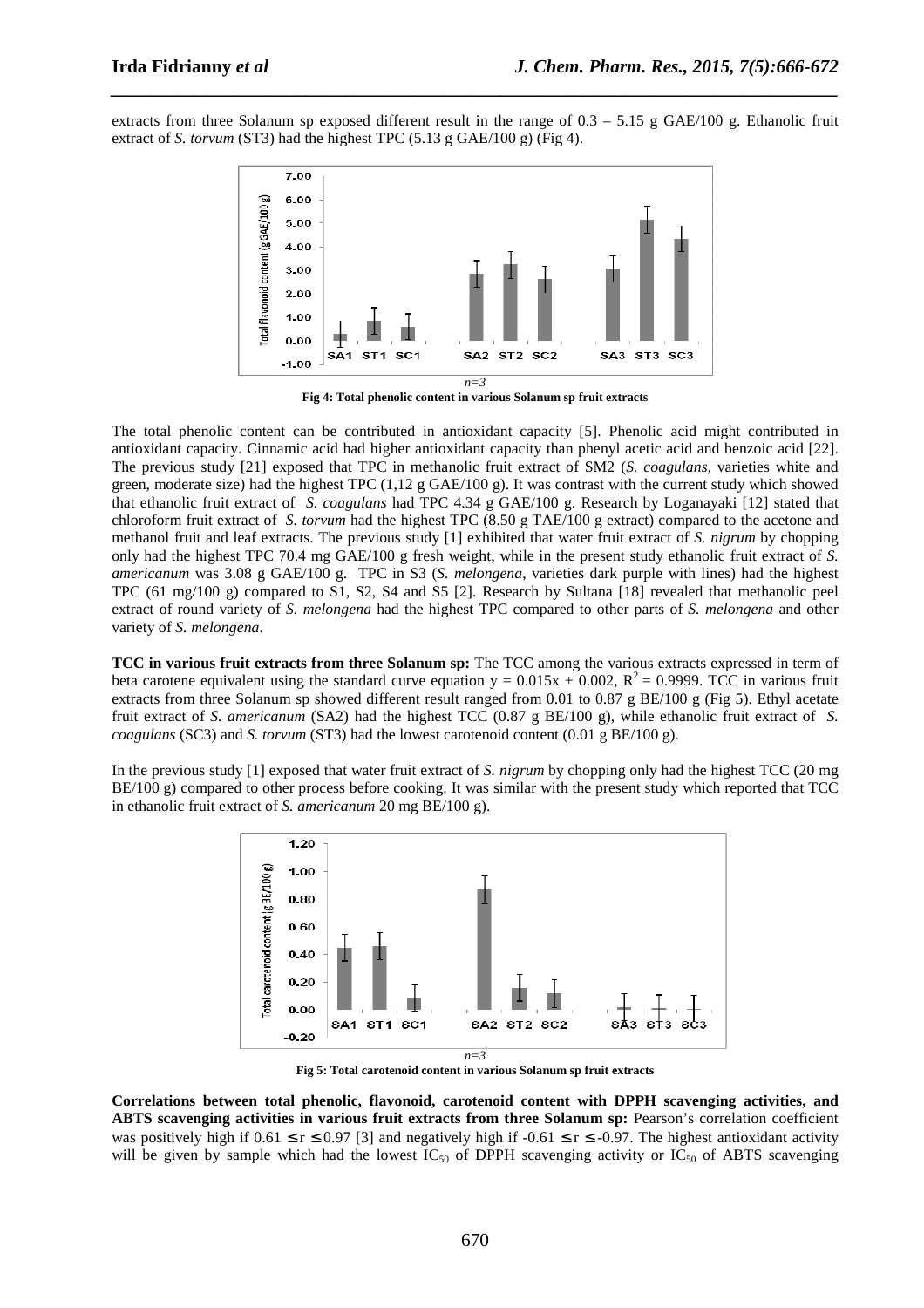activity. So the good correlation between TPC, TFC and TCC with  $IC_{50}$  DPPH or  $IC_{50}$  ABTS will be shown in highly and negative correlation.

*\_\_\_\_\_\_\_\_\_\_\_\_\_\_\_\_\_\_\_\_\_\_\_\_\_\_\_\_\_\_\_\_\_\_\_\_\_\_\_\_\_\_\_\_\_\_\_\_\_\_\_\_\_\_\_\_\_\_\_\_\_\_\_\_\_\_\_\_\_\_\_\_\_\_\_\_\_\_*

#### **Table 1. Pearson's correlation coefficient of total flavonoid, phenolic, carotenoid of fruit extracts from three Solanum sp and IC50 of DPPH scavenging activities, IC50 of ABTS scavenging activities**

|                   | TFC.                 | TPC.       | TCC.       | $IC_{50}$ ABTS SA | $IC_{50}$ ABTS ST | $IC_{50}$ ABTS SC |
|-------------------|----------------------|------------|------------|-------------------|-------------------|-------------------|
| $IC_{50}$ DPPH SA | $0.064^{ns}$         | $-0.896**$ | $0.491$ ns | $0.853**$         |                   |                   |
| $IC_{50}$ DPPH ST | 0.163 <sup>ns</sup>  | $-0.961**$ | $0.973**$  |                   | $0.883**$         |                   |
| $IC_{50}$ DPPH SC | $0.063^{ns}$         | $-0.941**$ | $0.412$ ns |                   |                   | $0.988**$         |
| $IC_{50}$ ABTS SA | $0.452^{ns}$         | $-0.949**$ | $-0.17$ ns |                   |                   |                   |
| $IC_{50}$ ABTS ST | $-0.313^{\text{ns}}$ | $-0.860**$ | $0.959**$  |                   |                   |                   |
| $IC_{50}$ ABTS SC | $-0.09ns$            | $-0.878**$ | $0.266$ ns |                   |                   |                   |

*Note: DPPH = DPPH scavenging activity, ABTS =*  $\overline{ABTS}$  *scavenging activity, TPC = total phenolic content, TFC = total flavonoid content, TCC = total carotenoid content, SA = sample SA, ST = sample ST, SC= sample SC, ns = not significant, \* = significant at p < 0.05, \*\* = significant at p < 0.01* 

The highest and negative between TPC and  $IC_{50}$  of DPPH scavenging activity (r = -0.961, p<0.01) was given by sample *S. torvum*. The highest and negative correlation between TPC and  $IC_{50}$  of ABTS scavenging activity ( $r = -$ 0.949, p<0.01) was given by sample *S. americanum* (Table 1). All of fruit extracts sample showed negatively and high correlation between TPC and  $IC_{50}$  of DPPH and  $IC_{50}$  of ABTS scavenging activities. It means that increasing in TPC in all of extracts sample would give increasing in antioxidant activity by DPPH and ABTS method. Based on this data it could be supposed that antioxidant capacities in three Solanum sp fruit extracts with DPPH and ABTS assays might be estimated indirectly by measuring their TPC. In previous study [12] reported that TPC in fruit and leaf extracts of *S. nigrum and S. torvum* had no significant correlation with their percentage of DPPH, ABTS scavenging activities and FRAP capacities. Somawathi [2] demonstrated that TPC in water fruit extracts of *S. melongena* with different peel color had negative and high correlation with their  $IC_{50}$  of DPPH scavenging activities, while the TPC had positively high correlation with their percentage of ABTS scavenging activities and percentage of FRAP capacities.

Phenolic compound included flavonoid, phenolic acid, tannins and other compounds. Flavonoid which OH in A ring and/or B ring will be included in phenolic groups. Phenolic acid had lower antioxidant capacity than flavonoid [22]. Position OH in C-3'-C-4', OH in C-3, oxo function in C-4, double bond at C-2 and C-3 would affect higher antioxidant capacity in flavonoid. Ortho position of hydroxyl group in C-3'-C-4' had the highest influence in antioxidant capacity of flavonoid. The flavonoid glycosides would give lower antioxidant capacity than flavonoid aglycone [22].

It could be seen in Figure 3, TFC in n-hexane fruit extract of sample *S. americanum* (SA1) 2.25 g QE/100 g was similar with TFC in n-hexane fruit extract of sample *S. coagulans* (SC1) 2.57 g QE/100 g, but IC<sub>50</sub> of DPPH scavenging activities of SA1 (65  $\mu$ g/ml) was lower than SC1 (1145  $\mu$ g/ml). Based on the data above it can be predicted that many flavonoid in n-hexane fruit extract of sample *S. coagulans* had OH in C5, C7, or C3' only, or C4' only, or C3 only without oxo function in C4, that had no and low antioxidant capacities. In contrast, almost all of flavonoid in n-hexane fruit extract of sample *S. americanum* were flavonoid that had OH in position which can affect high antioxidant capacities.

TPC in ethyl acetate fruit extract of *S. americanum* (SA2) 2.85 g GAE/100 g was similar with TPC in ethyl acetate fruit extract of *S. coagulans* (SC2) 2.62 g GAE/100 g, but IC<sub>50</sub> of DPPH scavenging activity of SA2 (34.8  $\mu$ g/ml) which was categorized as very strong antioxidant was lower than  $IC_{50}$  of DPPH scavenging activity of SC2 (218.1) µg/ml) and categorized as weak antioxidant. Based on this data it could be supposed that almost all of phenolic compounds in SA2 which was can influence higher antioxidant activity and many phenolic compounds in SC2 had low antioxidant capacity.

Carotenoid had antioxidant capacity by scavenging free radical. More double bonds in carotenoid would give higher free radical scavenging capacity [23]. Carotenoid that contained above 7 double bonds gave higher free radical scavenging activity than 7 double bonds [24]. Decreasing in lipophilicity of carotenoid would decrease free radical scavenging capacity [25]. Beta carotene was used as standard because it had conjugation double bonds due to its ability to scavenge free radicals [26-27]. Ethyl acetate fruit extract of *S. americanum* (SA2) 0.87 g BE/100 g was the highest among all of extracts and the lowest was given by ethanolic fruit extract of *S. torvum* (ST3) 0.01 g BE/100 g, but IC<sub>50</sub> of DPPH scavenging activity of ST3 (1.4  $\mu$ g/ml) was lower than IC<sub>50</sub> of DPPH scavenging activity of SA2 (34.8 µg/ml). Based on the data it can be predicted that almost all of carotenoid in ST3 had more than 7 double bonds and only a little of carotenoid in SA2 had more than 7 double bonds. The Pearson'correlation result expressed that had no correlation between TCC in sample SA and  $IC_{50}$  of DPPH scavenging activities of sample SA and